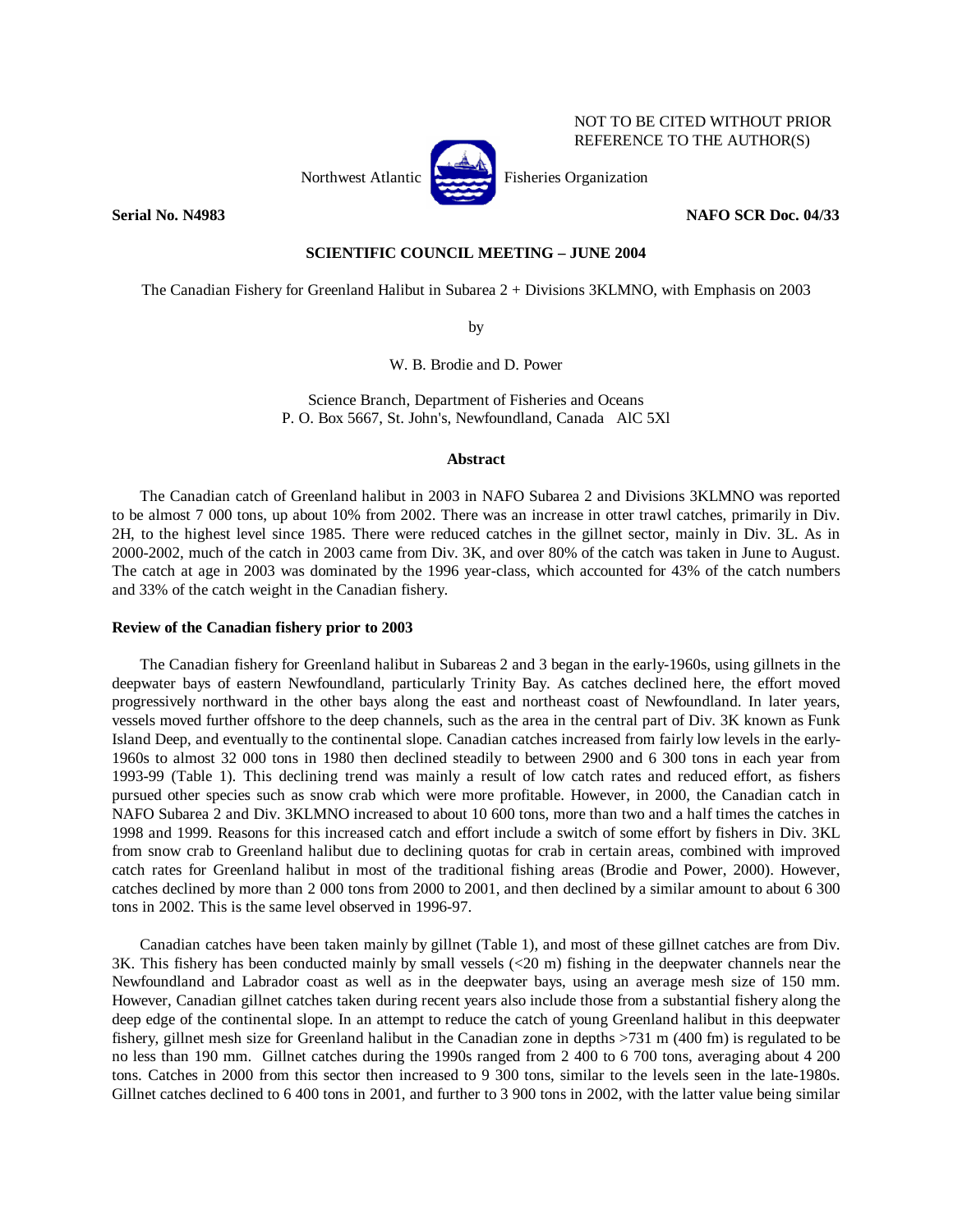to the levels in 1998 and 1999. Since early-2002, an area in the Funk Island Deep region of Div. 3K (see Fig. 4) was closed to gillnetting in order to reduce by-catch of snow crab, and was partly responsible for some of the decline in gillnet catch.

 Canadian otter trawl catches peaked at about 8 000 tons in 1982, but from 1993 to 1999, catches by this fleet were less than 1050 tons annually. Otter trawl catches increased sharply from less than 100 tons in 1998 and 1999, to almost 1 300 tons in 2000, then increased again in 2001-02 to around 1800 tons, which is the highest level since 1992 (Table 1). Much of the otter trawl catch in the recent period occurred in the slope area around the boundary between Div. 3K and 3L. This fishery is conducted mainly by large vessels (>30 m in length), and minimum codend mesh size has been regulated to be 145 mm for several years.

 Catches from Subarea 2 were very low prior to the mid-1970s, then increased to a peak around 9 000 tons in 1982 (Table 2). Since 1991, catches from Subarea 2 have been in the range of 1 000 to 2 500 tons per year, and were stable around 1300 tons during 1999-2001. The catch in this area increased to almost 1800 tons in 2002, due to a higher catches in Div. 2GH. Most of the catch from Subarea 2 has come from Div. 2J, although catches in 1993-96 were higher in Div. 2GH combined compared to Div. 2J. The catch in Div. 2GH declined from values around 1400 tons in 1994-95 to less than 325 tons per year from 1999 to 2001, before increasing to about 730 tons in 2002. In most years, Div. 3K has produced the largest Canadian catches, peaking around 18 000 tons in 1979- 80. Peak catches of around 13 000 tons in Div. 3L occurred in 1966-67 and 1980. Catches in Div. 3M and 3N have been negligible, and catches in Div. 3O increased from similar low levels to a few hundred tons per year from 1993-2001, peaking at 567 tons in 2000.

#### **The Canadian fishery in 2003**

 There were some differences in the spatial and temporal patterns in the Canadian fishery for Greenland halibut in 2003 compared to those observed in 2000-02. The total reported catch was just under 7 000 tons, an increase of about 10% from 2002. This followed declines of approximately 2 000 tons in each of 2001 and 2002. There was a large increase in otter trawl catch, almost all of which occurred in Div. 2H. Catches in all fixed gear sectors declined in 2003, with the largest drop occurring in the deepwater gillnet fisheries (Tables 3a and 3b).

 Breakdowns of the catch by gear, Division, depth range and month are shown in Tables 3 and 4. Otter trawl was the dominant gear in 2003, unlike previous years when the dominant gear, often by far, was gillnet. In 2002 the gillnet catches in the shallow and deep zones were almost equal, contrasting to 2001 and 2003 when catches in the shallow zone were substantially higher than those in the deeper zone. These gillnet catches are referred to in Tables 3 and 4 as GN<400 and GN>400. Longline catches, which had not exceeded 130 tons per year since the early-1970s, increased to 650 tons in 2002, mostly in Div. 2GH, and dropped by 10% in 2003. The increased catch by otter trawl catch in 2003, to the highest level since 1985, was caused by a new fishery by large vessels using single and double trawls in Div. 2H. As a result, catches in Subarea 2 in 2003 increased to almost 2900 tons, which is more than double the 1300 ton level of 1999-2001. Catches in Div. 3K remained around 2900 tons in 2003, with 3L catches decreasing by about 500 tons to just under 1 000 tons. The decrease in Div. 3L resulted from a lack of gillnet effort, due in part to restrictions on crab by-catch.

 Figures 1-3 show the location of most of the Canadian catch of Greenland halibut in 2001-2003. These data were aggregated by 10-minute squares, from logbook records, and in 2003, account for almost 92% of the total Canadian catch. The spatial distributions of the 2002 and 2003 fisheries were quite similar (Fig. 2 and 3), with the major difference being the increased catch in Div. 2H in 2003. A major difference from 2002 onward was the reduction in catch from the central Div. 3K (Funk Island Deep) area, due to the area closed to gillnetting (as noted in previous sections, and shown in Fig. 4). Figure 4 also shows the location of the 2003 catch by the 4 major gear types (2 gillnet categories, otter trawl, and longline). Most of the otter trawl fishery in 2003 was located in 2 relatively small areas: one around the slope edge at the border between Div. 3K and 3L, similar to the fishery in 2000 and 2001, and the second ion the slope edge in the central part of Div. 2H. The spatial distribution of the deepwater gillnet fishery in 2003 was similar to 2001 and 2002, although the shallow water gillnet catches were more concentrated towards the slope area in 3K in 2002-03 compared to 2001 (Brodie and Power, 2002, 2003).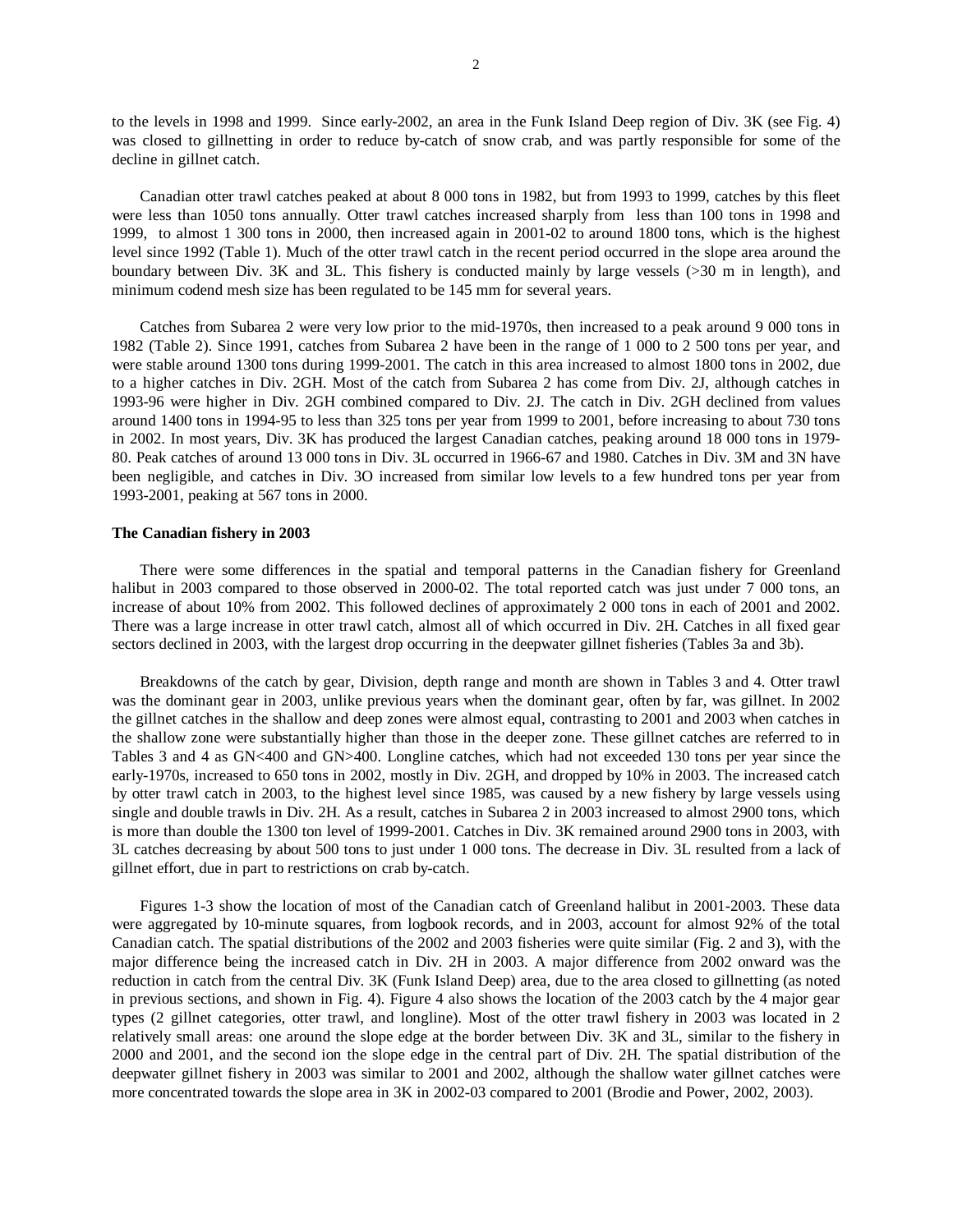In 2003, about 80% of the catch occurred in the summer, June to August, similar to 2002 (75%) and other recent years. Much of the catch increase in 2003 compared to 2002 came from the otter trawl catches in Div. 2GH in August and September. Temporal patterns for the gillnet and longline fisheries in 2003 were similar to those seen in 2001 and 2002. June was the peak month for catches from the otter trawl fishery in Div. 3KL (Table 4), although the 2003 fishery in this area took more catch in the summer and less before June compared to 2002. Fig. 5-7 show the temporal and spatial patterns for both gillnet fisheries as well as otter trawl.

 As in previous years, by-catches in the gillnet fishery include cod and snow crab, particularly in the GN<400 sector, while American plaice and witch flounder were important by-catches in the otter trawl fishery. By-catches of Greenland halibut in the Canadian shrimp fishery have been described in separate papers (eg. Orr et al. 2002).

#### **Catch at age**

 Details on the catch at age for previous years can be found in Bowering and Brodie (2000), and Brodie and Power (2001, 2002, 2003). Ages 6-8 dominated the Canadian catch in most years, both in the otter trawl and shallow water gillnet fisheries. The deep water gillnet fishery was comprised mainly of larger, older individuals.

 Sampling data collected in 2003 by observers at sea and by port samplers, were available from Div. 2GHJ3KLO. The following table shows the number of length measurements by Division and gear type, and the number of otoliths (in italics). The otolith samples from the fixed gear sectors have been combined. The high number of measurements from the otter trawl catch in is due to the requirement for these large vessels to have 100% observer coverage. As in past years, the exact catch location of some port samples from the fishery operating on the boundary of Div. 3K and 3L was not known, and these samples have been assigned as Div. 3K. There were no samples collected from the longline catches in Div. 2GH (413 tons), and a relatively small number of measurements from the deepwater gillnet fishery in Div. 3K.

|                  | 2GHJ                     |      | 3К   |      | 3L                       |                          | 30   |     |
|------------------|--------------------------|------|------|------|--------------------------|--------------------------|------|-----|
| Gill net $<$ 400 | 256                      |      | 962  |      | 360                      |                          |      |     |
| Gill net $>400$  | 2302                     | 270  | 386  | 376  | $\overline{\phantom{0}}$ | $\overline{\phantom{a}}$ | 363  | 268 |
| Longline         | $\overline{\phantom{0}}$ |      |      |      |                          |                          | 3876 |     |
| Otter trawl      | 12003                    | 957  | 4411 | 928  | 5656                     | 722                      |      |     |
| <b>Totals</b>    | 14561                    | 1227 | 5759 | 1304 | 6016                     | 722                      | 4239 | 268 |

Age compositions are presented for both gillnet components (GN<400 and GN>400) as well as for longline (Div. 3O only) and otter trawl (Table 5). The longline catches from Div. 2GH were assigned the same age composition as the total combined fixed-gear catch at age. The predominant age in the otter trawl, in all areas, and GN <400 sectors was 7 (1996 year-class), while age 10 (1993 year-class) was most abundant in the catches of deepwater gillnets. These dominant ages are identical to dominant ages (not year-classes) in 2002, and similar to those seen in the 2000 and 2001 fisheries. Overall, the catch at age in 2003 was dominated by the 1996 year-class, which accounted for 43% of the catch numbers and 33% of the catch weight. In 2002, the same age (7) accounted for 42% of the catch in numbers and 29% of the catch in weight. As was the case in 2000-2002, age 8 was second highest in the catch numbers, followed by age 6. Almost equal numbers of ages 6 and 8 were caught by otter trawlers in 2003, and there was no major differences in the age compositions of this gear in all areas (Table 5). The largest fish (>100 cm, Table 5) found in the Canadian fishery in 2003 were taken by longlines in Div. 3O. Mean weights at age were calculated using the same length-weight relationship used for Greenland halibut catch at age in 1998-2002, which was the Divisions-combined, year = 1997 (from Gundersen and Brodie, 1999). Weights at age in 2003 were very similar to those from 2002 (Brodie and Power, 2003), and the sum of products was 5.7% lower than the catch weight.

#### **References**

Bowering, W. R., and W. B. Brodie. 2000. Calculation of catch-at-age for commercially caught Greenland halibut in NAFO Subarea 2 and Divisions 3KLMNO during 1975-99 with particular emphasis on construction of the catch-at-age matrix since 1989. NAFO SCR Doc. 00/24.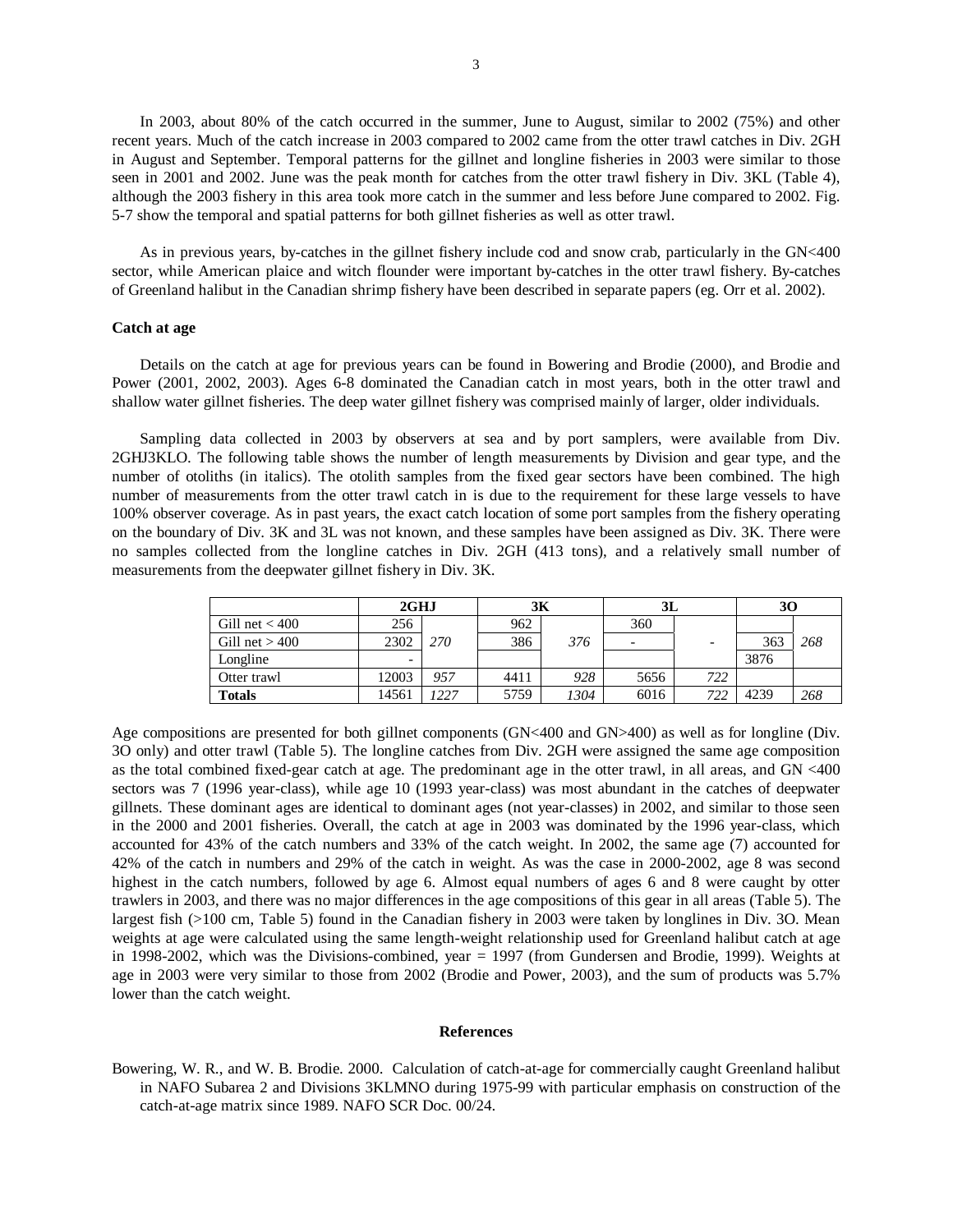- Brodie, W. B. and D. Power. 2001. The Canadian fishery for Greenland halibut in SA2 + Div. 3KLMNO, with emphasis on 2000. NAFO SCR Doc. 01/65, Ser. No. N4443, 13 p.
- Brodie, W. B. and D. Power. 2002. The Canadian fishery for Greenland halibut in SA2 + Div. 3KLMNO, with emphasis on 2001. NAFO SCR Doc. 02/39, Ser. No. N4650, 12 p.
- Brodie, W. B. and D. Power. 2003. The Canadian fishery for Greenland halibut in SA2 + Div. 3KLMNO, with emphasis on 2003. NAFO SCR Doc. 03/36, Ser. No. N4854, 14 p.
- Gundersen, A.C. and W.B.Brodie. 1999. Length-weight relationships of Greenland halibut in NAFO Divisions 2GHJ and 3KLMNO, 1990-97. NAFO SCR Doc. 99/31, Ser. No. N4087.
- Orr, D.C., P. Veitch, and D. Sullivan. 2002. An update of information pertaining to northern shrimp (*Pandalus borealis* Kroyer) and groundfish in NAFO Divisions 3LNO. NAFO SCR Doc. 02/160, Ser. No. N4789, 55 p.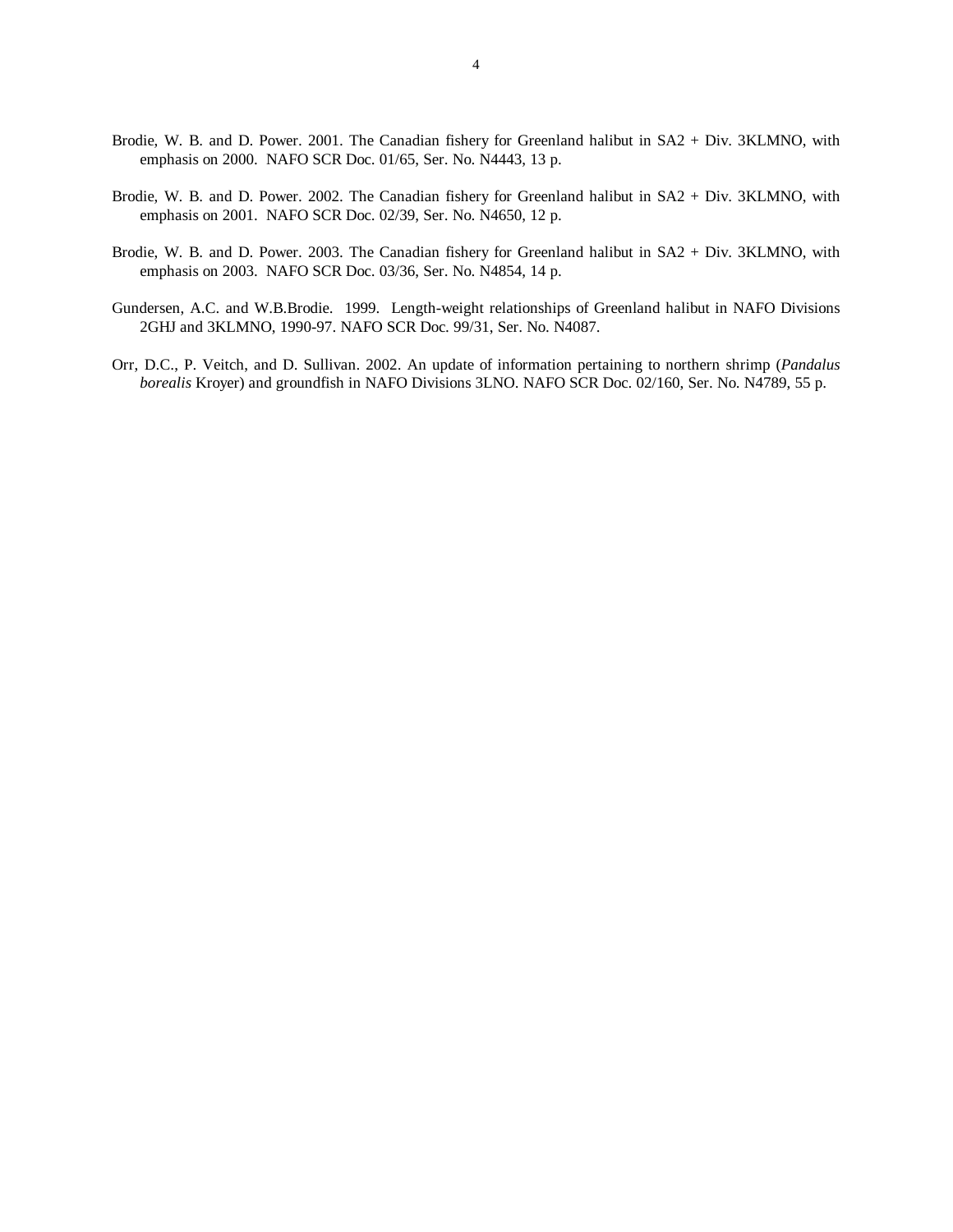Table 1. Canadian catch of G.halibut, by gear, from 1960-2003. Table 2. Canadian catch of G.halibut, by Div, from 1960-2003.

|      |       | <b>GEAR</b><br><b>DIVISION</b> |              |             |      |              |      |      |      |       |       |                |                         |                         |              |
|------|-------|--------------------------------|--------------|-------------|------|--------------|------|------|------|-------|-------|----------------|-------------------------|-------------------------|--------------|
| YEAR | GN    | LL                             | <b>MISC</b>  | <b>UNSP</b> | ОT   | <b>TOTAL</b> | 2G   | 2H   | 2J   | 3K    | 3L    | 3M             | 3N                      | 30                      | <b>TOTAL</b> |
| 1960 |       |                                |              | 660         |      | 660          |      |      |      | 610   | 50    |                |                         |                         | 660          |
| 1961 |       |                                |              | 741         |      | 741          |      |      |      | 613   | 128   |                |                         |                         | 741          |
| 1962 |       |                                |              | 586         |      | 586          |      |      |      | 479   | 107   |                |                         |                         | 586          |
| 1963 |       | 5                              |              | 771         |      | 776          |      |      |      | 592   | 184   |                |                         |                         | 776          |
| 1964 |       |                                |              | 1757        |      | 1757         |      |      |      | 870   | 887   |                |                         |                         | 1757         |
| 1965 |       |                                |              | 8082        |      | 8082         |      |      |      | 2129  | 5953  |                |                         |                         | 8082         |
| 1966 | 257   | 194                            | 15           | 15640       | 120  | 16226        |      |      |      | 3691  | 12518 |                | 17                      |                         | 16226        |
| 1967 | 93    | 144                            | 95           | 15478       | 798  | 16608        |      |      | 7    | 2892  | 13705 |                | 1                       | $\overline{3}$          | 16608        |
| 1968 |       | 94                             |              | 12766       | 493  | 13353        |      |      | 53   | 3672  | 9597  |                | 31                      |                         | 13353        |
| 1969 | 9980  | 850                            | 69           | 412         | 245  | 11556        |      |      |      | 7140  | 4413  |                | 1                       | $\overline{2}$          | 11556        |
| 1970 | 9818  | 371                            | 119          | 318         | 85   | 10711        |      |      |      | 5937  | 4769  |                | 5                       |                         | 10711        |
| 1971 | 8947  | 153                            | 55           | 180         | 75   | 9410         |      |      |      | 4160  | 5248  |                | 2                       |                         | 9410         |
| 1972 | 8775  | 34                             | 22           | 50          | 71   | 8952         |      |      |      | 4736  | 4216  |                |                         |                         | 8952         |
| 1973 | 6546  | 35                             | 70           | 102         | 95   | 6848         |      |      | 5    | 3602  | 3233  |                | 1                       | 7                       | 6848         |
| 1974 | 5500  | 49                             | 16           | 8           | 184  | 5757         |      |      | 19   | 2817  | 2909  |                | 9                       | $\overline{3}$          | 5757         |
| 1975 | 7510  | 3                              | 53           | 1           | 247  | 7814         |      |      | 22   | 3245  | 4540  |                | $\overline{7}$          |                         | 7814         |
| 1976 | 8500  | 6                              | 41           |             | 767  | 9314         | 62   | 168  | 153  | 4779  | 4144  | 1              | $\overline{7}$          |                         | 9314         |
| 1977 | 15038 | 33                             | 36           |             | 2866 | 17973        |      | 72   | 419  | 10751 | 6725  | 1              | $\overline{\mathbf{c}}$ | 3                       | 17973        |
| 1978 | 20622 | 46                             | 83           |             | 3951 | 24702        |      | 14   | 1255 | 15875 | 7548  | 1              | 5                       | $\vert 4 \vert$         | 24702        |
| 1979 | 24550 | 116                            | 116          |             | 5183 | 29965        |      | 34   | 3163 | 18165 | 8578  | $\overline{2}$ | 17                      | 6                       | 29965        |
| 1980 | 27703 | 128                            | 57           |             | 3946 | 31834        |      | 217  | 1157 | 17658 | 12742 | 14             | 43                      | $\overline{3}$          | 31834        |
| 1981 | 17927 | 55                             | 43           |             | 6155 | 24180        | 10   | 41   | 862  | 14379 | 8833  |                | 49                      | $6 \,$                  | 24180        |
| 1982 | 11038 | 69                             | 59           |             | 8143 | 19309        | 15   | 5155 | 3942 | 6031  | 4105  |                | 55                      | $6 \mid$                | 19309        |
| 1983 | 9911  | 58                             | 73           |             | 7085 | 17127        |      | 2578 | 2238 | 7679  | 4618  |                | 12                      | $\mathbf{2}$            | 17127        |
| 1984 | 11100 | 27                             | 100          |             | 6070 | 17297        |      | 1913 | 2796 | 7496  | 5078  |                | 12                      | $\overline{2}$          | 17297        |
| 1985 | 7422  | $\sqrt{2}$                     | 42           |             | 4847 | 12313        |      | 1758 | 3101 | 4395  | 3023  |                | 35                      | $\mathbf{1}$            | 12313        |
| 1986 | 6293  | $\overline{7}$                 | 20           |             | 1896 | 8216         |      | 82   | 2476 | 2886  | 2769  |                | $\overline{2}$          | 1                       | 8216         |
| 1987 | 10849 | 22                             | 115          |             | 2465 | 13451        |      | 6    | 4143 | 4740  | 4561  |                | $\mathbf{1}$            |                         | 13451        |
| 1988 | 7715  | 70                             | 53           |             | 629  | 8467         | 45   | 27   | 1867 | 4591  | 1921  | 2              | 12                      | $\overline{\mathbf{c}}$ | 8467         |
| 1989 | 10956 | 16                             | 35           |             | 988  | 11995        |      | 190  | 2635 | 6342  | 2809  | 6              | 10                      | $\overline{3}$          | 11995        |
| 1990 | 6732  | 18                             | 15           |             | 2402 | 9167         | 57   | 171  | 2798 | 4075  | 2020  | 38             | 4                       | $\vert$                 | 9167         |
| 1991 | 3440  | 36                             | 9            |             | 3254 | 6739         |      | 50   | 3008 | 2215  | 1291  | 157            | 11                      | $\overline{7}$          | 6739         |
| 1992 | 4470  | 30                             | $\mathbf{1}$ |             | 2502 | 7003         | 428  | 230  | 476  | 3882  | 1951  | 4              | 10                      | 22                      | 7003         |
| 1993 | 3863  | 4                              | 5            |             | 1034 | 4906         | 557  | 403  | 214  | 2398  | 880   |                | 19                      | 435                     | 4906         |
| 1994 | 2378  |                                |              |             | 575  | 2953         | 1045 | 210  | 203  | 1032  | 258   |                | $\mathbf{1}$            | 204                     | 2953         |
| 1995 | 2602  | 1                              |              |             | 632  | 3235         | 1006 | 453  | 709  | 754   | 197   |                |                         | 116                     | 3235         |
| 1996 | 5134  | $\mathbf 1$                    |              | 1           | 1043 | 6179         | 688  | 639  | 1058 | 2567  | 888   |                |                         | 339                     | 6179         |
| 1997 | 5202  | 61                             |              |             | 1017 | 6280         | 370  | 619  | 1513 | 2659  | 935   |                |                         | 184                     | 6280         |
| 1998 | 3963  | 108                            | 4            |             | 46   | 4121         | 358  | 418  | 1234 | 1374  | 633   |                | 1                       | 103                     | 4121         |
| 1999 | 3870  | 65                             |              |             | 81   | 4016         | 65   | 103  | 1094 | 1940  | 683   |                |                         | 131                     | 4016         |
| 2000 | 9271  | 18                             | 5            | 14          | 1285 | 10593        | 45   | 81   | 1152 | 5845  | 2901  | 1              | 1                       | 567                     | 10593        |
| 2001 | 6395  | 123                            | 14           |             | 1833 | 8365         | 63   | 251  | 1030 | 3999  | 2666  |                | 9                       | 347                     | 8365         |
| 2002 | 3854  | 652                            |              |             | 1784 | 6290         | 374  | 360  | 1030 | 2933  | 1466  | 15             |                         | 112                     | 6290         |
| 2003 | 2668  | 596                            |              |             | 3710 | 6974         | 258  | 1897 | 730  | 2873  | 964   |                |                         | 252                     | 6974         |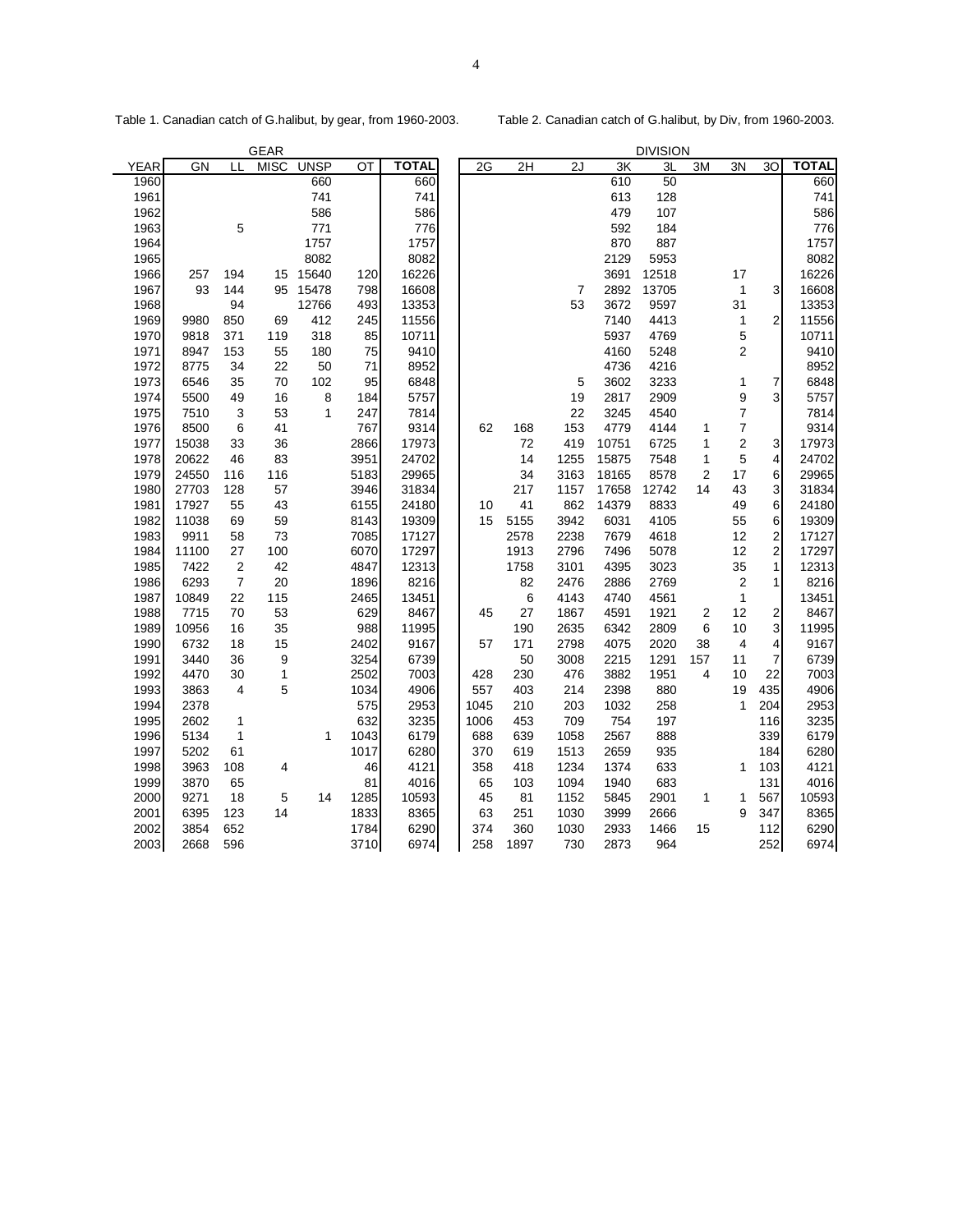|       | GN <400 |      | GN >400 Longline | Otter trawl | Can (N) |
|-------|---------|------|------------------|-------------|---------|
|       |         |      |                  |             |         |
| 2GH   | 154     |      | 573              |             | 734     |
| 2J    | 389     | 597  | 9                | 35          | 1030    |
| 3K    | 1304    | 830  | 28               | 771         | 2933    |
| 3L    | 56      | 424  | 8                | 978         | 1466    |
| 3MO   | 93      |      | 34               |             | 127     |
| Total | 1996    | 1858 | 652              | 1784        | 6290    |

Table 3a. Summary of Canadian catches of G.halibut in 2002 by area and gear.

Table 3b. Summary of Canadian catches of G.halibut in 2003 by area and gear.

|       | GN < 400 |     | GN >400 Longline | Otter trawl | <b>Total Can</b> |
|-------|----------|-----|------------------|-------------|------------------|
|       |          |     |                  |             |                  |
| 2G    |          |     | 253              | 5           | 258              |
| 2H    |          | 52  | 160              | 1685        | 1897             |
| 2J    | 263      | 271 |                  | 196         | 730              |
| 3K    | 1462     | 539 | 2                | 870         | 2873             |
| 3L    | 5        |     | 5                | 954         | 964              |
| 30    |          | 76  | 176              |             | 252              |
| Total | 1730     | 938 | 596              | 3710        | 6974             |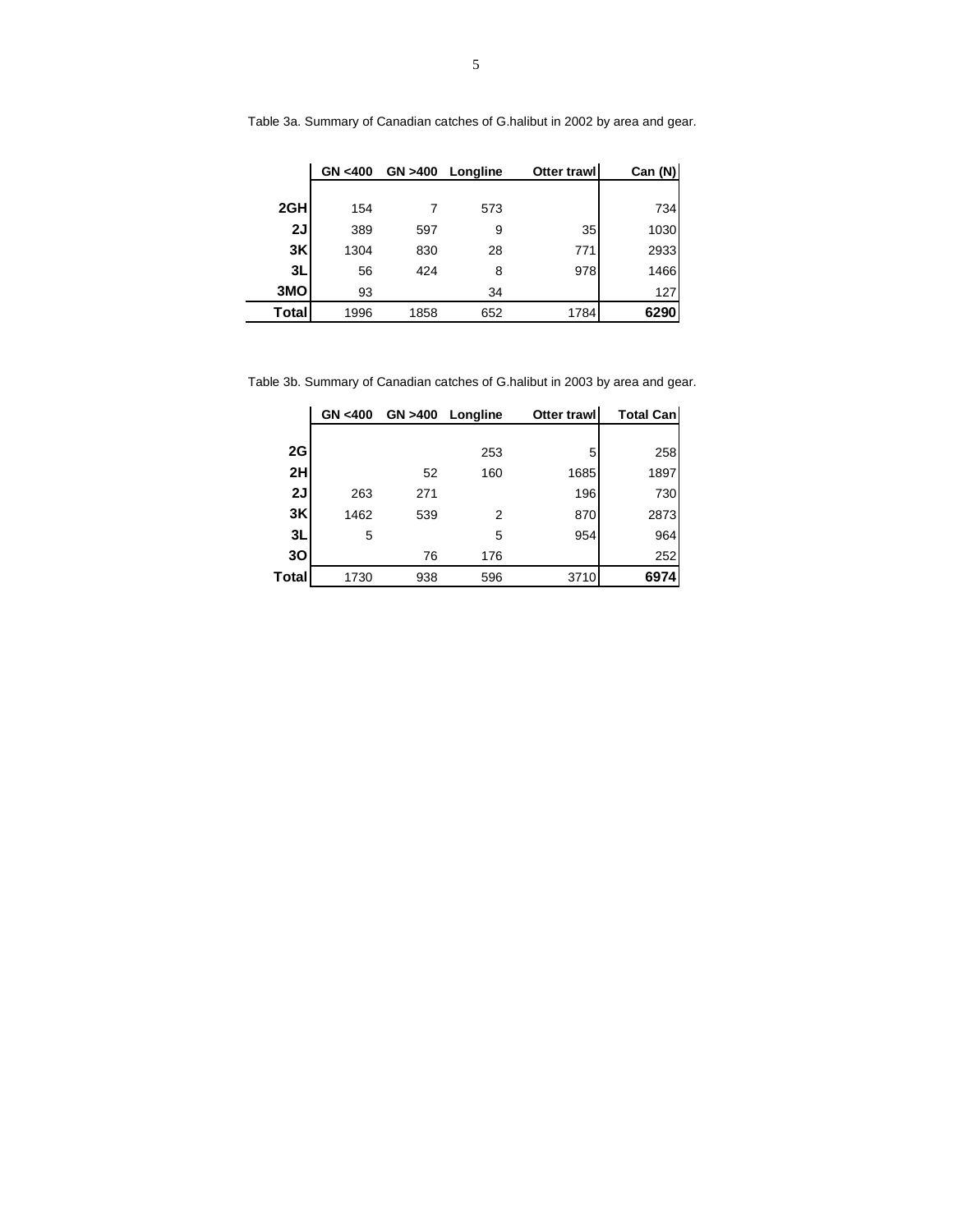|     |                    | Jan | Feb | Mar            | Apr             | May | Jun  | Jul             | Aug            | Sep               | Oct | Nov | <b>Dec</b> | Total          |
|-----|--------------------|-----|-----|----------------|-----------------|-----|------|-----------------|----------------|-------------------|-----|-----|------------|----------------|
|     | GN<400 fm          |     |     |                |                 |     |      | 21              | 21             | 10                |     |     |            | 52             |
| 2GH | Otter trawl        |     |     |                |                 |     | 351  | 293             | 713            | 213               | 104 | 16  |            | 1690           |
|     | Longline           |     |     |                |                 |     |      | 145             | 115            | 109               | 20  | 24  |            | 413            |
|     | Total              |     |     |                |                 |     | 351  | 459             | 849            | 332               | 124 | 40  |            | 2155           |
|     |                    |     |     |                |                 |     |      |                 |                |                   |     |     |            |                |
|     | GN<400 fm          |     |     |                |                 |     | 98   | 110             | 39             | 16                |     |     |            | 263            |
| 2J  | GN>400 fm          |     |     |                |                 |     | 196  | 64              | 11             |                   |     |     |            | 271            |
|     | <b>Otter Trawl</b> |     |     |                | 27              |     | 54   | $\mathbf{1}$    |                | 95                | 19  |     |            | 196            |
|     | Total              |     |     |                | $\overline{27}$ |     | 348  | $\frac{175}{2}$ | 50             | $\frac{111}{111}$ | 19  |     |            | 730            |
|     |                    |     |     |                |                 |     |      |                 |                |                   |     |     |            |                |
|     | GN<400 fm          |     |     |                |                 |     | 441  | 590             | 349            | 54                | 28  |     |            | 1462           |
| 3K  | GN>400 fm          |     |     |                |                 |     | 168  | 224             | 147            |                   |     |     |            | 539            |
|     | <b>Otter Trawl</b> |     |     | 3              | 41              | 145 | 312  | 149             | 172            | 48                |     |     |            | 870            |
|     | Longline           |     |     |                |                 |     |      | $\overline{2}$  |                |                   |     |     |            | 2 <sup>1</sup> |
|     | Total              |     |     | 3              | 41              | 145 | 921  | 965             | 668            | 102               | 28  |     |            | 2873           |
|     |                    |     |     |                |                 |     |      |                 |                |                   |     |     |            |                |
|     | GN<400 fm          |     |     |                |                 |     |      | $\overline{4}$  | $\overline{1}$ |                   |     |     |            | 5 <sub>5</sub> |
| 3L  | <b>Otter Trawl</b> |     |     |                | 16              | 147 | 397  | 341             | 36             |                   | 17  |     |            | 954            |
|     | Longline           |     |     |                |                 |     |      |                 |                |                   | 5   |     |            | 5              |
|     | Total              |     |     |                | 16              | 147 | 397  | 345             | 37             |                   | 22  |     |            | 964            |
|     |                    |     |     |                |                 |     |      |                 |                |                   |     |     |            |                |
|     | Gillnet            |     |     |                | 26              |     | 18   | 21              | 11             |                   |     |     |            | 76             |
| 30  | Longline           |     |     |                | 38              | 43  | 22   | 16              | 22             | 16                | 4   | 14  |            | 176            |
|     | Total              |     |     | $\mathbf{1}$   | 64              | 43  | 40   | $\overline{37}$ | 33             | 16                | 4   | 14  |            | 252            |
|     |                    |     |     |                |                 |     |      |                 |                |                   |     |     |            |                |
|     | <b>TOTAL</b>       |     |     | $\overline{4}$ | 148             | 335 | 2057 | 1981            | 1637           | 561               | 197 | 54  |            | 6974           |

Table 4. Breakdown of Canadian catches of G.halibut in SA 2 + Div 3KLMNO in 2003 by area, gear, and month.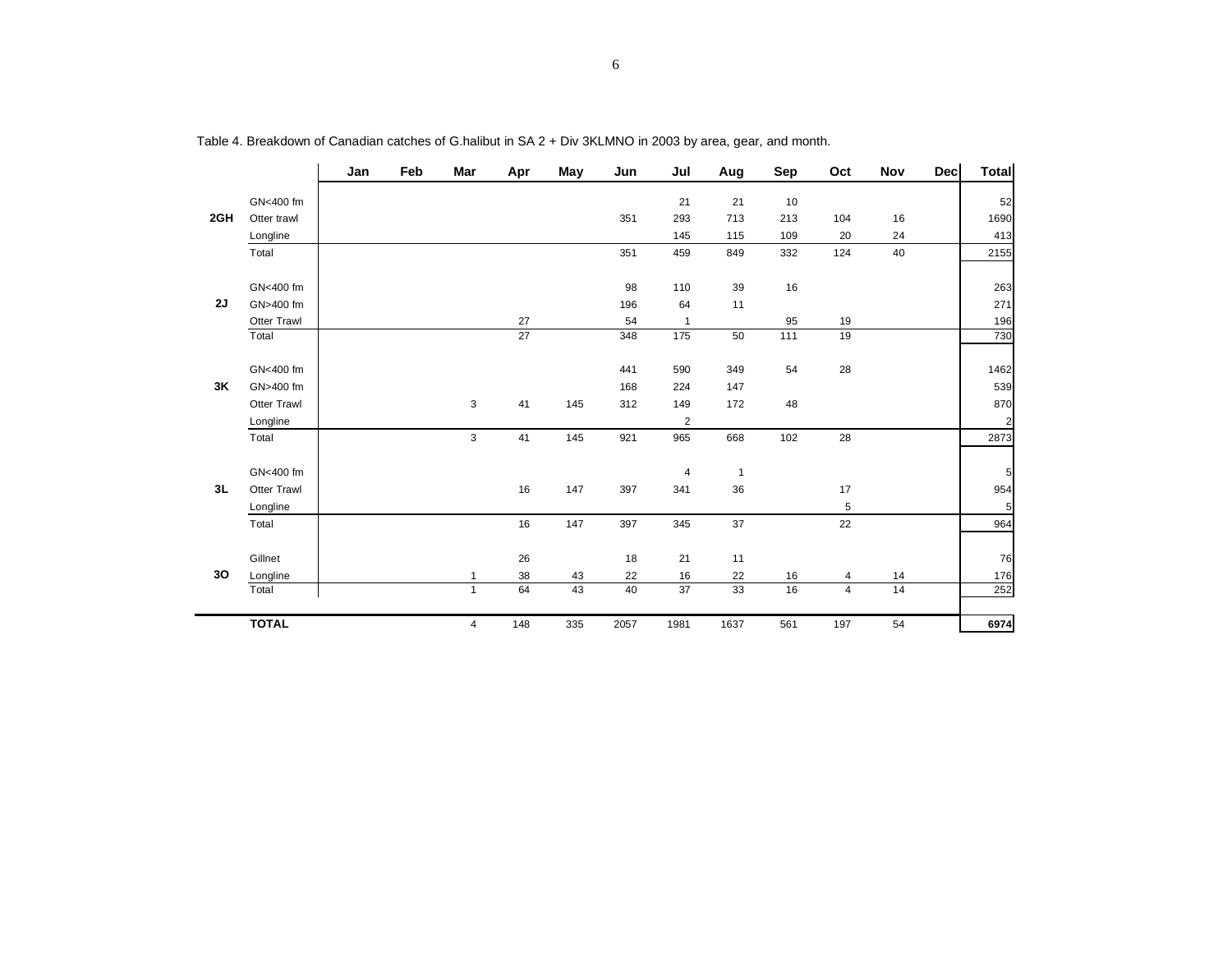| Table 5. Catch at age for the Canadian catch of G halibut in SA 2 + Div. 3KLMNO in 2003. |                                       |                  |                  |                  |                       |        |        |           |       |          |            |            |
|------------------------------------------------------------------------------------------|---------------------------------------|------------------|------------------|------------------|-----------------------|--------|--------|-----------|-------|----------|------------|------------|
| Catch at age in thousands of fish. See text for definition of GN gear types.             |                                       |                  |                  |                  |                       |        |        |           |       |          |            |            |
|                                                                                          |                                       |                  |                  |                  |                       |        |        |           |       |          |            |            |
|                                                                                          |                                       |                  |                  |                  |                       | Gear   |        |           |       | Mean     |            |            |
| Age                                                                                      | OT 2GH                                | OT <sub>2J</sub> | OT <sub>3K</sub> | OT <sub>3L</sub> | <b>Total Ot trawl</b> | GN<400 | GN>400 | Long line | Total | Len (cm) | Wgt $(kg)$ | S.O.P(t)   |
| 3                                                                                        |                                       |                  |                  |                  |                       |        |        |           | 1     | 29.0     | 0.190      | 0.2        |
| 4                                                                                        | $\overline{4}$                        | 2                | 10               |                  | 17                    |        |        |           | 17    | 32.5     | 0.272      | 4.6        |
| 5 <sup>1</sup>                                                                           | 44                                    | 11               | 55               | 18               | 128                   | ٠      |        |           | 130   | 37.0     | 0.411      | 53.4       |
| $6 \mid$                                                                                 | 267                                   | 48               | 210              | 222              | 747                   | 35     |        |           | 788   | 41.4     | 0.584      | 460.2      |
| $\overline{7}$                                                                           | 705                                   | 105              | 367              | 502              | 1679                  | 617    | 23     | 3         | 2417  | 47.2     | 0.891      | 2153.5     |
| 8 <sup>1</sup>                                                                           | 307                                   | 35               | 196              | 204              | 741                   | 563    | 59     |           | 1459  | 52.5     | 1.237      | 1804.8     |
| 9                                                                                        | 109                                   | $\overline{7}$   | 48               | 39               | 203                   | 111    | 67     | 5         | 413   | 58.0     | 1.692      | 698.8      |
| 10 <sup>1</sup>                                                                          | 52                                    | 6                | 11               | 5                | 74                    | 19     | 72     | 3         | 182   | 63.3     | 2.231      | 406.0      |
| 11                                                                                       | 23                                    | $\overline{2}$   |                  | 3                | 30                    | 16     | 61     |           | 126   | 68.0     | 2.791      | 351.7      |
| 12                                                                                       | 9                                     |                  |                  |                  | 11                    | 14     | 27     |           | 66    | 72.7     | 3.460      | 228.4      |
| 13                                                                                       | $\overline{2}$                        |                  |                  |                  | 3                     | 9      | 18     | 3         | 37    | 78.8     | 4.448      | 164.6      |
| 14                                                                                       |                                       |                  |                  |                  |                       | 8      | 12     | 3         | 26    | 83.3     | 5.296      | 137.7      |
| 15                                                                                       | $\overline{1}$                        | $\overline{1}$   |                  |                  | 1                     | ⊿      | 4      |           | 13    | 86.2     | 5.913      | 76.9       |
| 16                                                                                       |                                       |                  |                  |                  |                       | 3      |        |           | 5     | 89.9     | 6.737      | 33.7       |
| 17                                                                                       |                                       |                  |                  |                  |                       |        |        |           | 0.009 | 100.5    | 9.566      | 0.09       |
| 18                                                                                       |                                       |                  |                  |                  |                       |        |        |           | 0.003 | 106.5    | 11.462     | 0.03       |
| 19                                                                                       |                                       |                  |                  |                  |                       |        |        |           | 0.008 | 100.5    | 9.544      | 0.08       |
| 20                                                                                       |                                       |                  |                  |                  |                       |        |        |           | 0.002 | 114.5    | 14.408     | 0.03       |
| 21                                                                                       |                                       |                  |                  |                  |                       |        |        |           | 0.005 | 109.3    | 12.564     | 0.06       |
| 22                                                                                       |                                       |                  |                  |                  |                       |        |        |           | 0.002 | 110.5    | 12.878     | 0.03       |
| 23                                                                                       |                                       |                  |                  |                  |                       |        |        |           |       |          |            |            |
| 24                                                                                       |                                       |                  |                  |                  |                       |        |        |           | 0.002 | 118.5    | 16.058     | 0.03       |
|                                                                                          |                                       |                  |                  |                  |                       |        |        |           | 5680  |          |            | 6575       |
|                                                                                          |                                       |                  |                  |                  |                       |        |        |           |       |          |            | Catch=6974 |
|                                                                                          | indicates catch of less than 500 fish |                  |                  |                  |                       |        |        |           |       |          |            |            |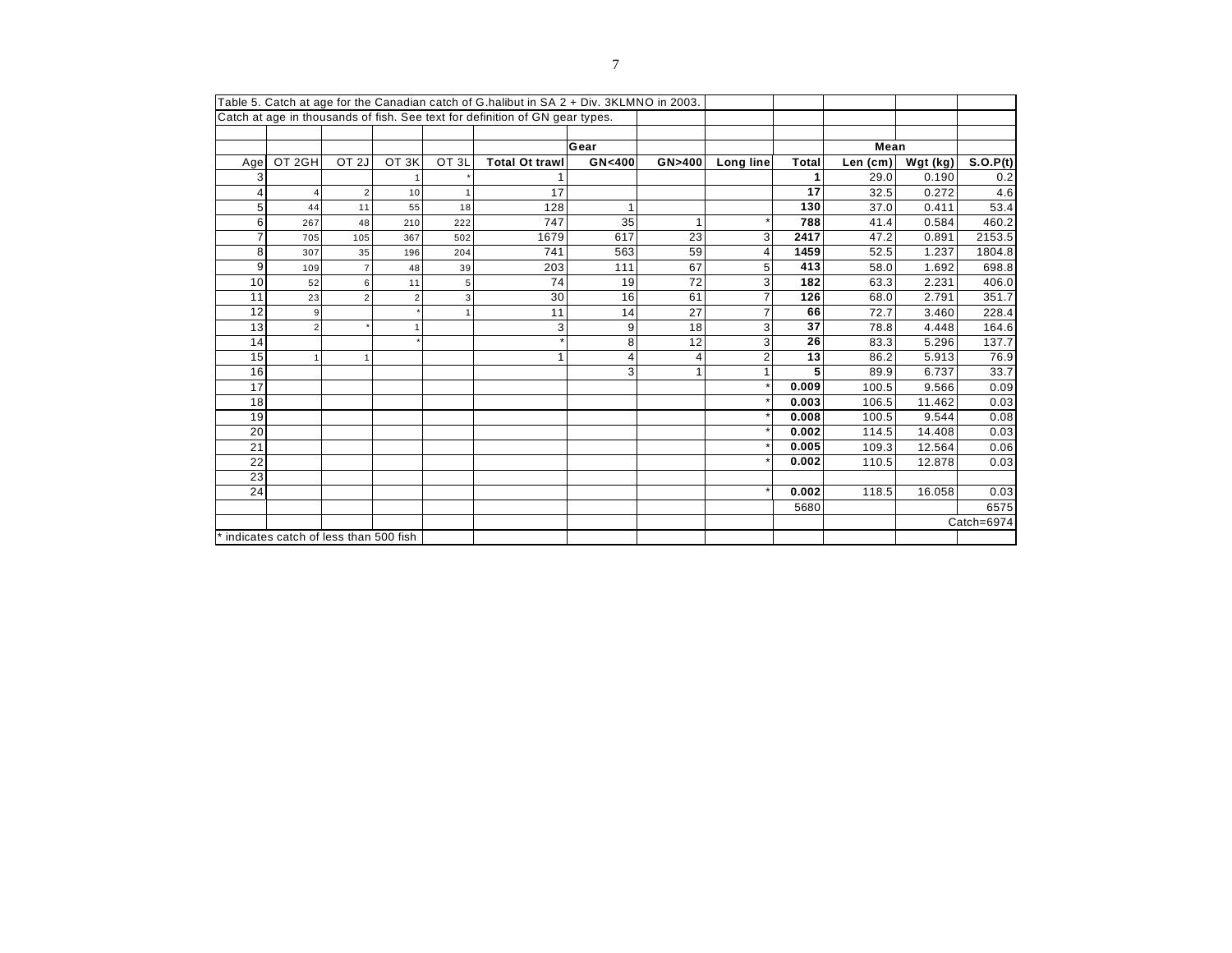

Fig. 1. Distribution of Can(N) Greenland halibut catch (tons) from the 2001 commercial fishery. Represented is catch from directed fisheries and by-catch from other fisheries aggregated by 10minute square for all gears from Div. 2G to Div. 3O where position was recorded on the logbook.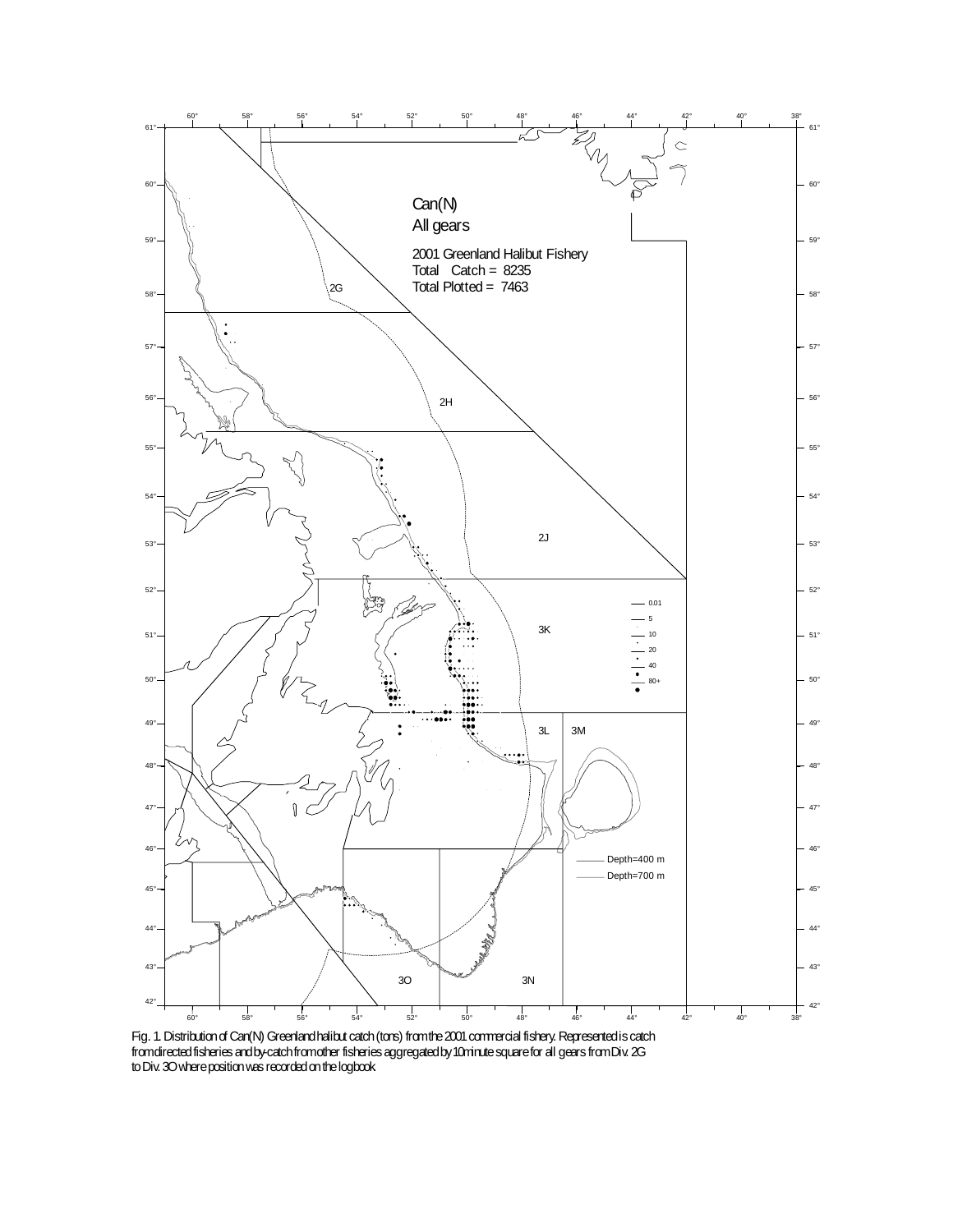

Fig. 2. Distribution of Can(N) Greenland halibut catch (tons) from the 2002 commercial fishery. Represented is catch from directed fisheries and by-catch from other fisheries aggregated by 10minute square for all gears from Div. 2G to Div. 3O where position was recorded on the logbook.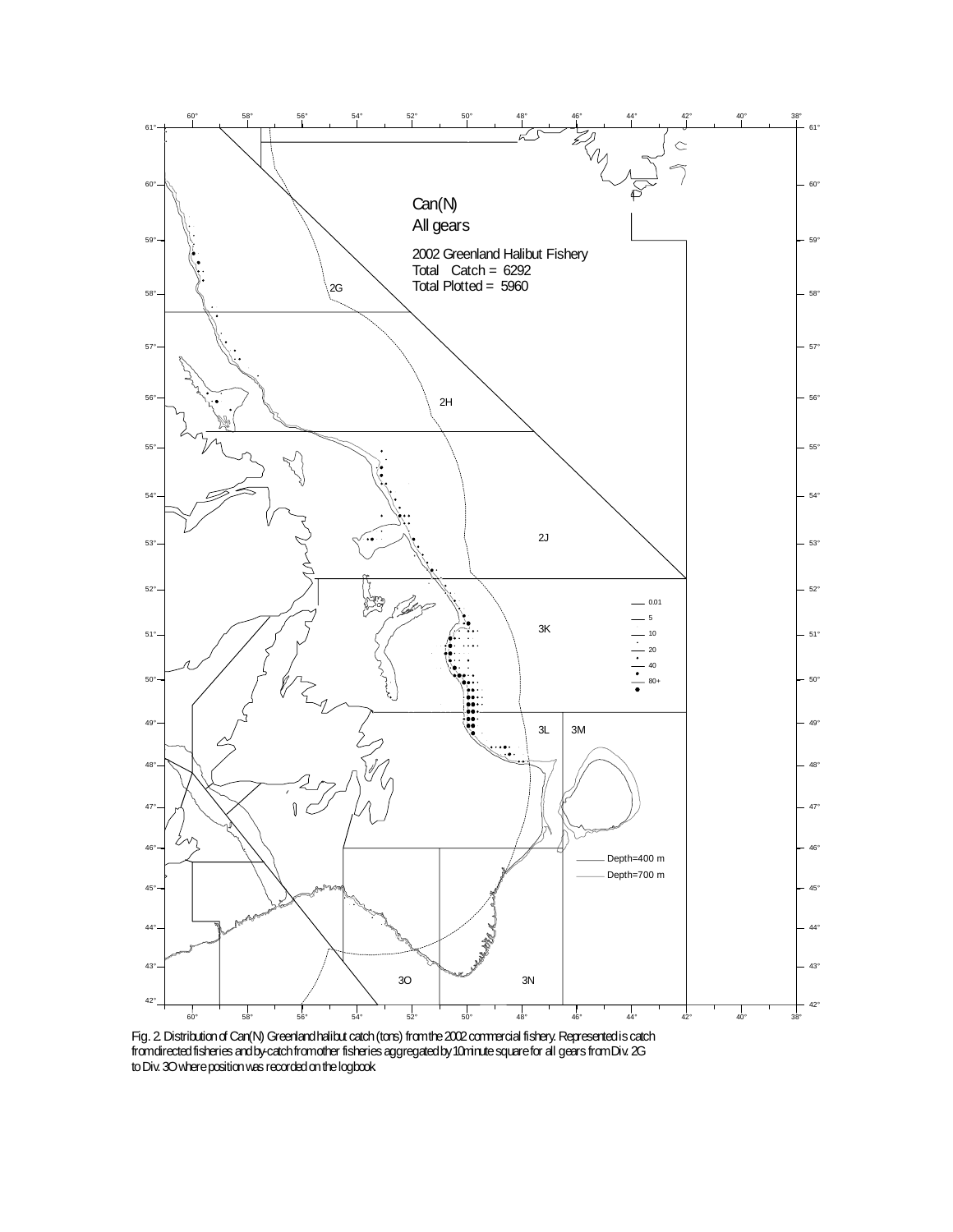

Fig. 3. Distribution of Can(N) Greenland halibut catch (tons) from the 2003 commercial fishery. Represented is catch from directed fisheries and by-catch from other fisheries aggregated by 10minute square for all gears from Div. 2G to Div. 3O where position was recorded on the logbook.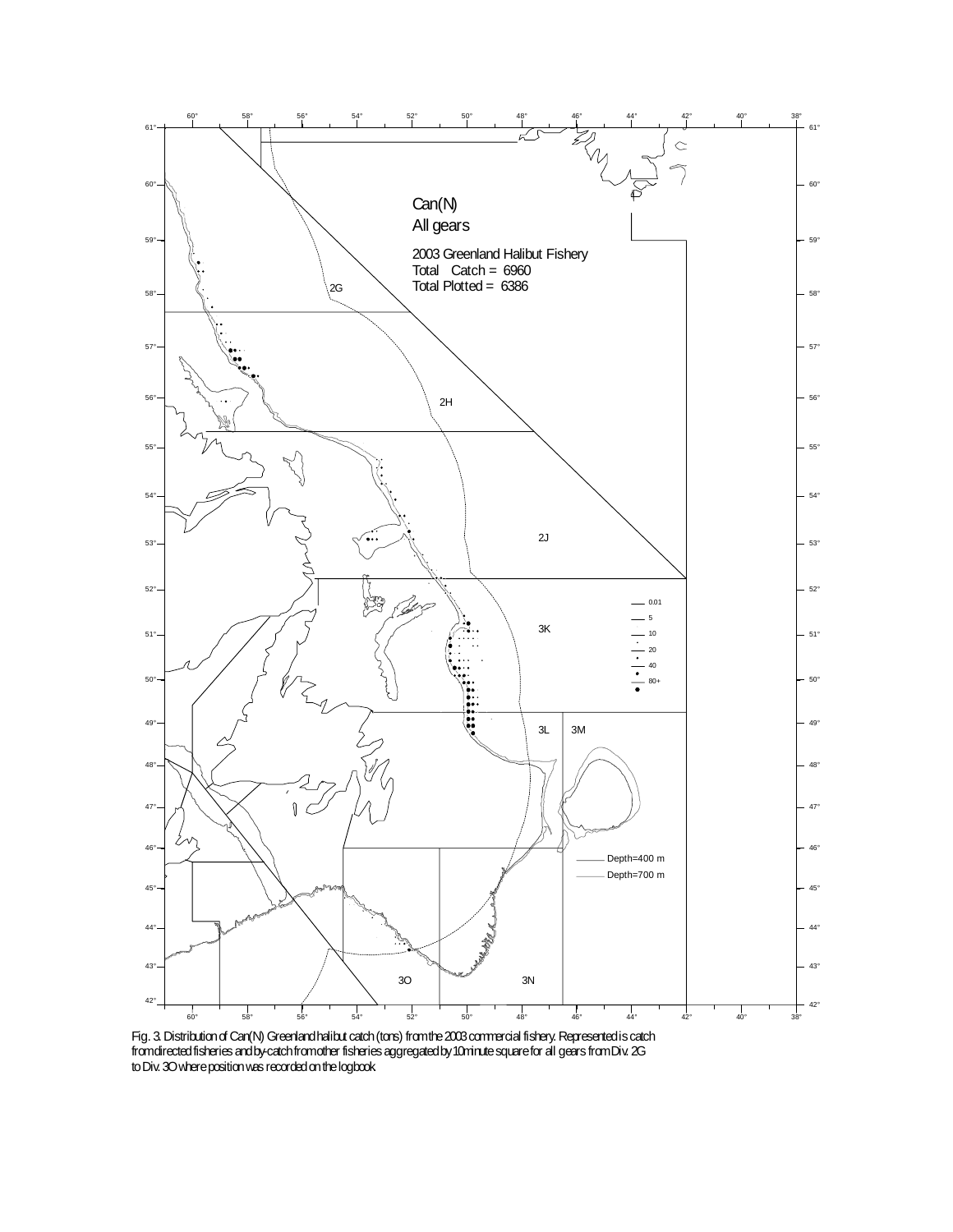

Fig. 4. Distribution of Can(N) Greenland halibut catch (tons) from the 2003 commercial fishery. Represented is LONGLINE, GILLNET (<400 fathoms and >400 fathoms) and OTTER TRAWL from both directed and by-catch fisheries. Data are aggregated by 10-minute square where position information exists. Note the closed area for GILLNETs in Div. 3K due to crab bycatch.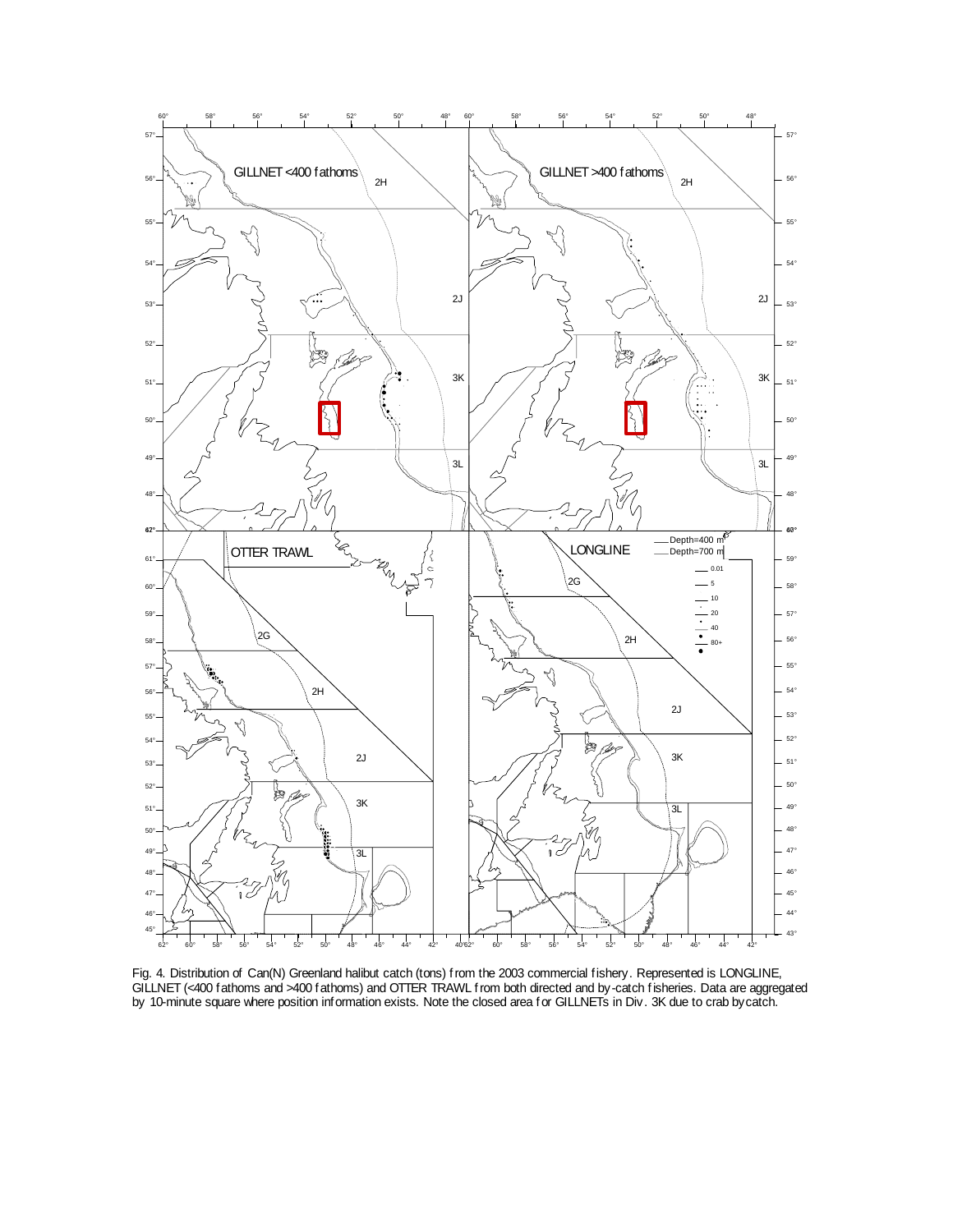

Fig. 5. Distribution of Can(N) Greenland halibut catch (tons) from the 2003 commercial fishery. Represented is GILLNET (<400 fathoms) for various months from both directed fisheries and by-catch fisheries. Data are aggregated by 10-minute square where position information exists. Note the closed area for GILLNETs in Div. 3K due to crab bycatch.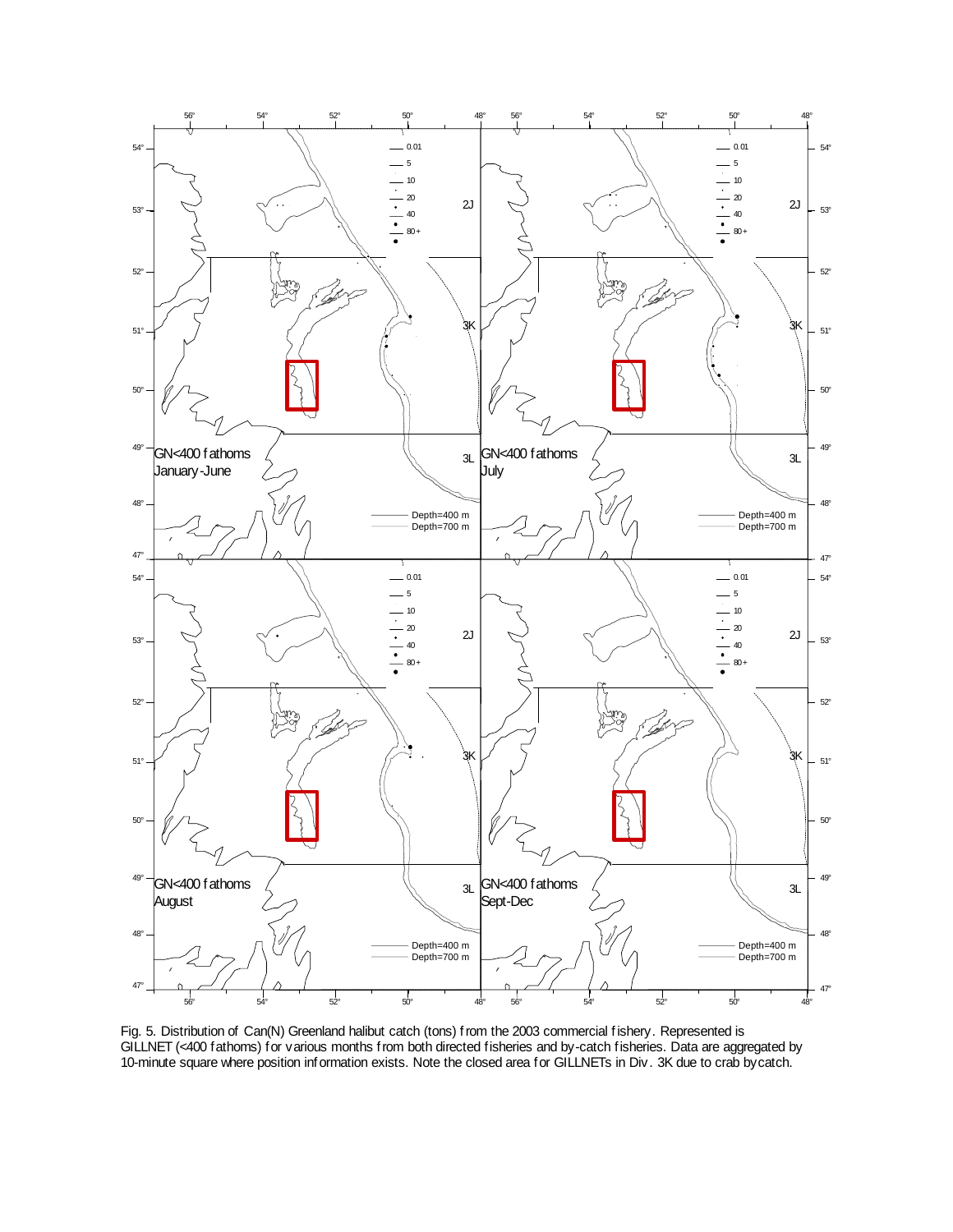

Fig. 6. Distribution of Can(N) Greenland halibut catch (tons) from the 2003 commercial fishery. Represented is GILLNET (>400 fathoms) for various months from both directed fisheries and by-catch fisheries. Data are aggregated by 10-minute square where position information exists. Note the closed area for GILLNETs in Div. 3K due to crab bycatch.